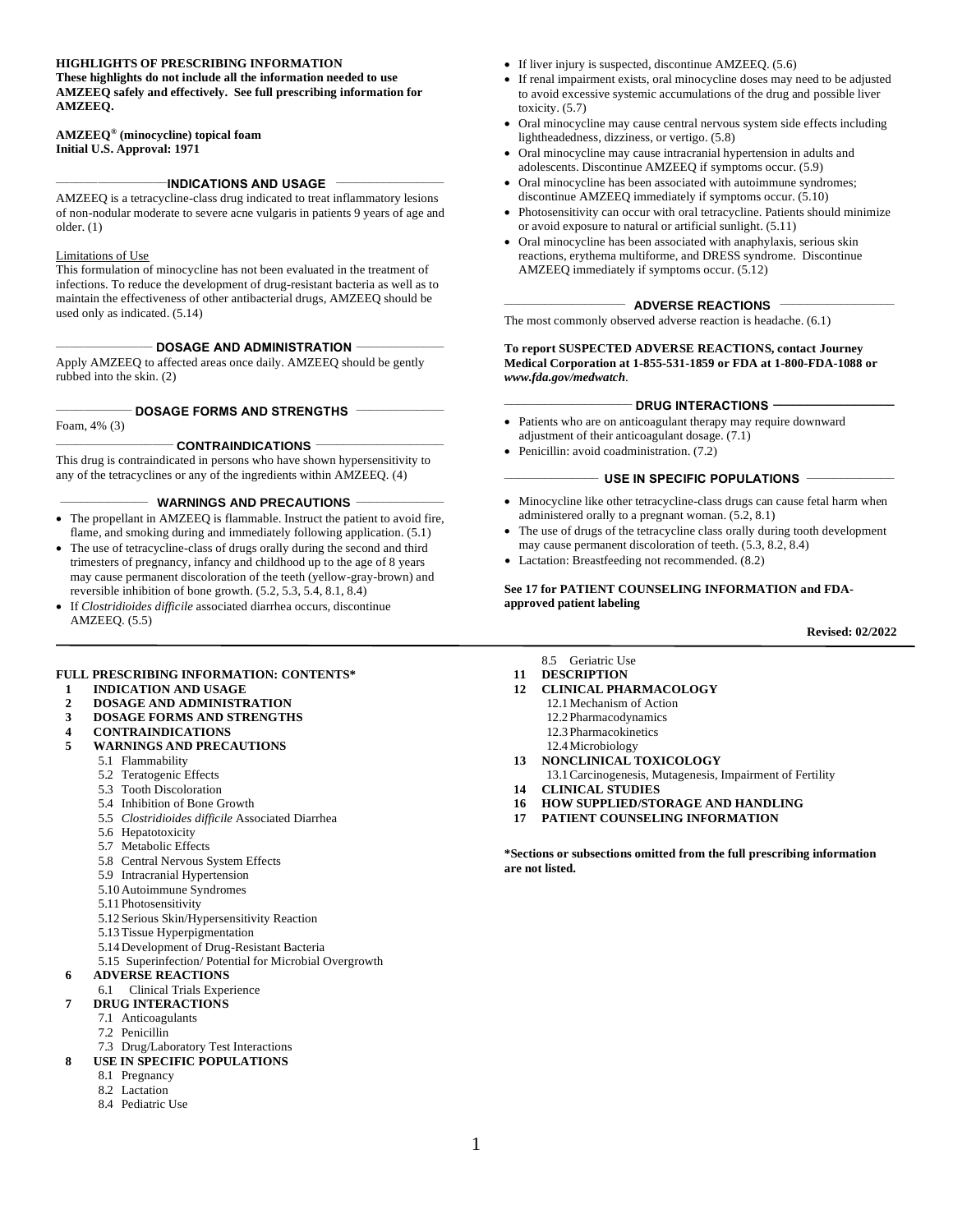# **FULL PRESCRIBING INFORMATION**

# <span id="page-1-0"></span>**1 INDICATIONS AND USAGE**

AMZEEQ is indicated for the topical treatment of inflammatory lesions of non-nodular moderate to severe acne vulgaris in adults and pediatric patients 9 years of age and older [*see Clinical Studies [\(14\)](#page-0-10)*].

Limitations of Use

This formulation of minocycline has not been evaluated in the treatment of infections. To reduce the development of drug-resistant bacteria as well as to maintain the effectiveness of other antibacterial drugs, AMZEEQ should be used only as indicated [*see Warnings and Precautions [\(5.14\)](#page-0-0)*].

# <span id="page-1-1"></span>**2 DOSAGE AND ADMINISTRATION**

For topical use only, not for oral, ophthalmic or intravaginal use *[see Clinical Studies [\(14\)](#page-9-2)]*. After shaking the can well, a small amount of topical foam (e.g. a cherry-sized amount) should be expressed from the can onto the fingertips of the hand and then rubbed into acne-affected parts of the face. This should be repeated as needed until all acne-affected parts of the face are treated. If acne is present on other parts of the patient's body (neck, shoulders, arms, back or chest), additional amounts of topical foam should also be applied to these areas. The topical foam should be applied at approximately the same time each day at least 1 hour before bedtime. The patient should not bathe, shower or swim for at least 1 hour after application of the product.

# <span id="page-1-2"></span>**3 DOSAGE FORMS AND STRENGTHS**

Topical foam, 4%

Each gram of AMZEEQ contains 40 mg of minocycline equivalent to 43 mg of minocycline hydrochloride and is supplied as a yellow suspension in a pressurized aluminum aerosol container (can).

# <span id="page-1-3"></span>**4 CONTRAINDICATIONS**

This drug is contraindicated in persons who have shown hypersensitivity to any of the tetracyclines or any other ingredients within AMZEEQ.

# <span id="page-1-4"></span>**5 WARNINGS AND PRECAUTIONS**

# <span id="page-1-5"></span>**5.1 Flammability**

The propellant in AMZEEQ is flammable. Instruct the patient to avoid fire, flame, and smoking during and immediately following application. Do not puncture and/or incinerate the containers. Do not expose containers to heat and/or store at temperatures above 120°F (49°C).

# **5.2 Teratogenic Effects**

Minocycline, like other tetracycline-class drugs, may inhibit bone growth when administered orally during pregnancy. Based on animal data, when administered orally, tetracyclines cross the placenta, are found in fetal tissues, and can cause skeletal malformation and retardation of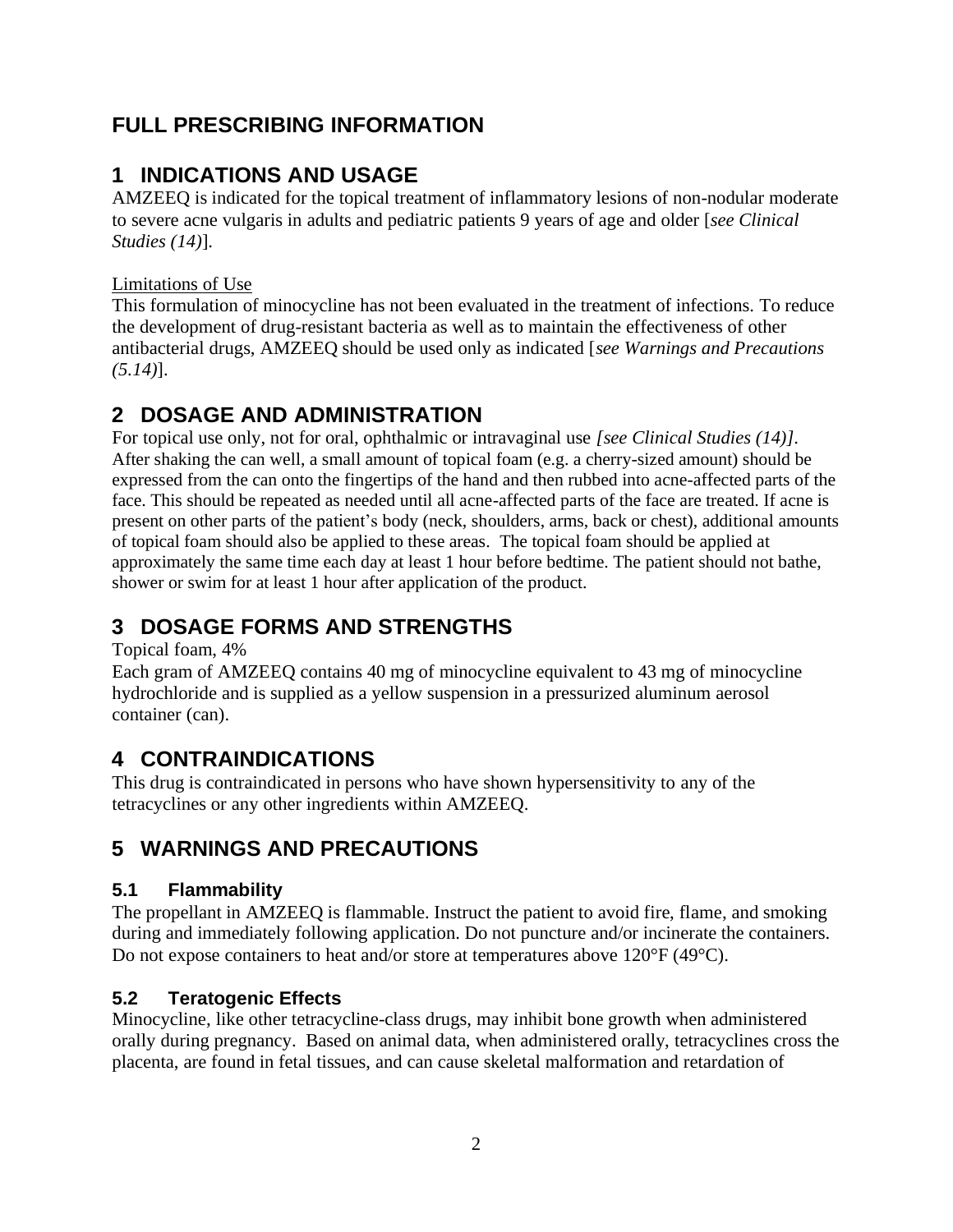skeletal development on the developing fetus *[see Use in Specific Populations [\(8.1\)](#page-5-1) and Nonclinical Toxicology [\(13\)](#page-0-11)]*.

# <span id="page-2-0"></span>**5.3 Tooth Discoloration**

The use of tetracycline class drugs orally during tooth development (second and third trimesters of pregnancy, infancy, and childhood up to the age of 8 years) may cause permanent discoloration of the teeth (yellow-gray-brown). This adverse reaction is more common during long-term oral use of the tetracycline but has been observed following repeated short-term courses. Enamel hypoplasia has also been reported with oral tetracycline drugs. Use of tetracycline drugs is not recommended during tooth development.

The safety and effectiveness of AMZEEQ have not been established in pediatric patients less than 9 years of age.

# **5.4 Inhibition of Bone Growth**

All tetracyclines form a stable calcium complex in any bone-forming tissue. A decrease in fibula growth rate has been observed in premature human infants given oral tetracycline in doses of 25 mg/kg every 6 hours. This reaction was shown to be reversible when the drug was discontinued. The safety and effectiveness of AMZEEQ have not been established in patients less than 9 years of age *[see Use in Specific Populations [\(8.1,](#page-5-1) [8.4\)](#page-7-0)].*

Results of animal studies indicate that oral tetracyclines cross the placenta, are found in fetal tissues, and can cause retardation of skeletal development on the developing fetus. Evidence of embryotoxicity has been noted in animals treated orally early in pregnancy *[see Use in Specific Populations [\(8.1\)](#page-5-1)].*

# **5.5** *Clostridioides difficile* **Associated Diarrhea**

*Clostridioides difficile* associated diarrhea (CDAD) has been reported with nearly all antibacterial agents, including oral minocycline, and may range in severity from mild diarrhea to fatal colitis. Treatment with antibacterial agents alters the normal flora of the colon leading to overgrowth of *C. difficile*.

*C. difficile* produces toxins A and B which contribute to the development of CDAD. Hypertoxin producing strains of *C. difficile* cause increased morbidity and mortality, as these infections can be refractory to antimicrobial therapy and may require colectomy. CDAD must be considered in all patients who present with diarrhea following antibiotic use. Careful medical history is necessary since CDAD has been reported to occur over two months after the administration of antibacterial agents.

If CDAD is suspected or confirmed, antibiotic use not directed against *C. difficile* may need to be discontinued. Appropriate fluid and electrolyte management, protein supplementation, antibiotic treatment of *C. difficile*, and surgical evaluation should be instituted as clinically indicated.

# **5.6 Hepatotoxicity**

Post-marketing cases of serious liver injury, including irreversible drug-induced hepatitis and fulminant hepatic failure (sometimes fatal) have been reported with oral minocycline use in the treatment of acne.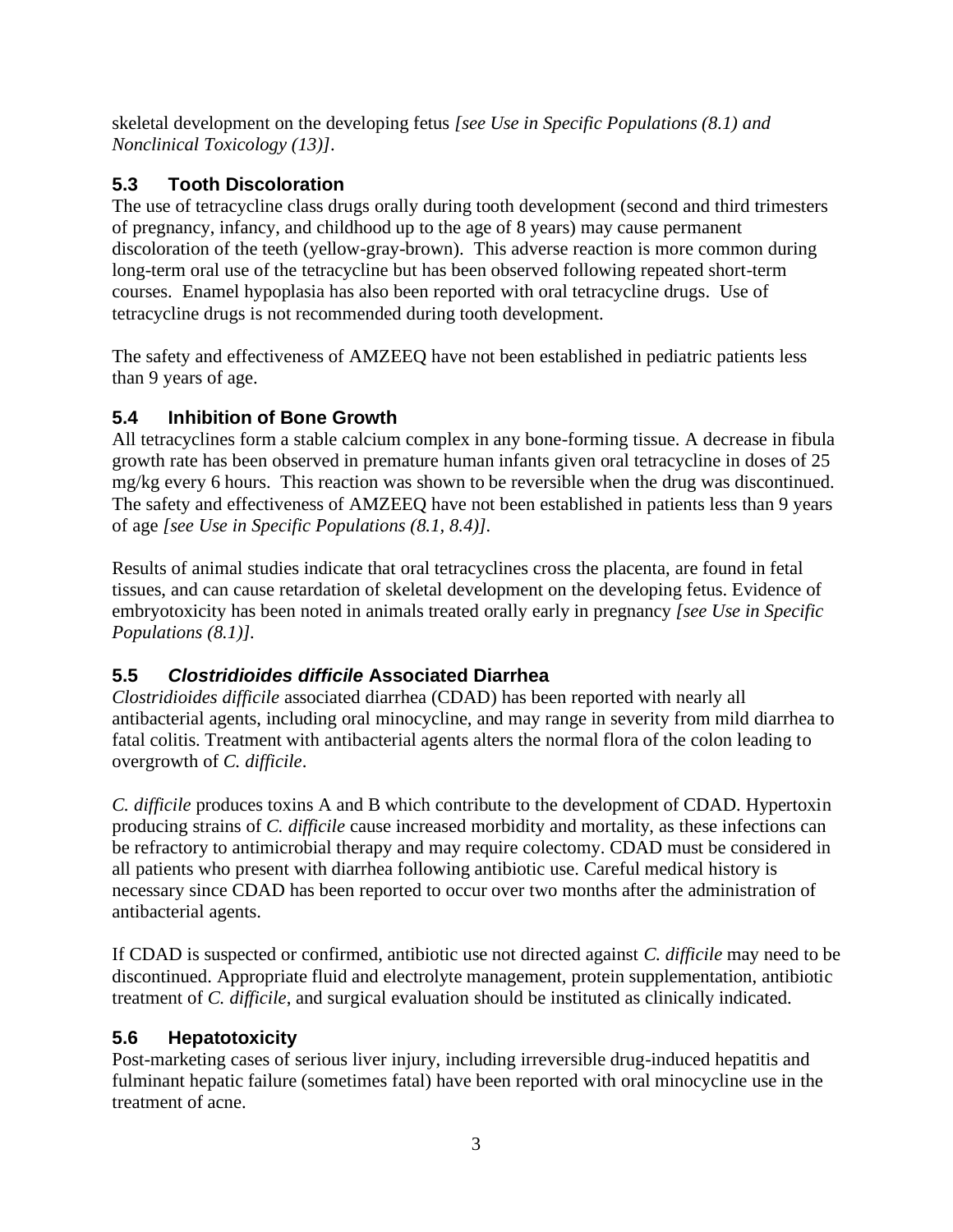## **5.7 Metabolic Effects**

The anti-anabolic action of the tetracyclines may cause an increase in blood urea nitrogen (BUN). In patients with significantly impaired function, higher serum levels of tetracycline-class drugs may lead to azotemia, hyperphosphatemia, and acidosis. If renal impairment exists, recommended oral or parenteral doses may lead to excessive systemic accumulations of the drug and possible liver toxicity. Under such conditions, adjust the dose downward, and if therapy is prolonged, serum level determinations of the drug may be advisable.

## **5.8 Central Nervous System Effects**

Central nervous system side effects including light-headedness, dizziness or vertigo have been reported with oral minocycline therapy. Patients who experience these symptoms should be cautioned about driving vehicles or using hazardous machinery while on minocycline therapy. These symptoms may disappear during therapy and may disappear when the drug is discontinued.

## **5.9 Intracranial Hypertension**

Intracranial hypertension has been associated with the use of tetracycline-class drugs. Clinical manifestations of intracranial hypertension include headache, blurred vision, diplopia and vision loss; papilledema can be found on fundoscopy. Women of childbearing age who are overweight or have a history of IH are at a greater risk for developing intracranial hypertension. Patients should be questioned for visual disturbances prior to initiation of treatment with tetracyclines. Concomitant use of isotretinoin and tetracycline should be avoided because isotretinoin, a systemic retinoid, is also known to cause intracranial hypertension.

Although intracranial hypertension typically resolves after discontinuation of treatment, the possibility for permanent visual loss exists. If visual disturbance occurs during treatment, prompt ophthalmologic evaluation is warranted. Because intracranial pressure can remain elevated for weeks after drug cessation, patients should be monitored until they stabilize.

### <span id="page-3-0"></span>**5.10 Autoimmune Syndromes**

Tetracyclines have been associated with the development of autoimmune syndromes. The longterm use of oral minocycline in the treatment of acne has been associated with drug-induced lupus-like syndrome, autoimmune hepatitis and vasculitis. Sporadic cases of serum sickness have presented shortly after oral minocycline use. Symptoms may be manifested by fever, rash, arthralgia, and malaise. In symptomatic patients, immediately discontinue the use of all tetracycline-class drugs, including AMZEEQ.

## **5.11 Photosensitivity**

Photosensitivity manifested by an exaggerated sunburn reaction has been observed in some individuals taking oral tetracyclines; this reaction has been reported less frequently with minocycline. Although AMZEEQ did not induce phototoxicity or photoallergic responses in human dermal safety studies, patients should minimize or avoid exposure to natural or artificial sunlight (tanning beds or UVA/B treatment) while using minocycline. If patients need to be outdoors while using AMZEEQ, they should wear loose-fitting clothes that protect skin from sun exposure and discuss other sun protection measures with their physician. Advise patients to discontinue treatment with AMZEEQ at the first evidence of sunburn.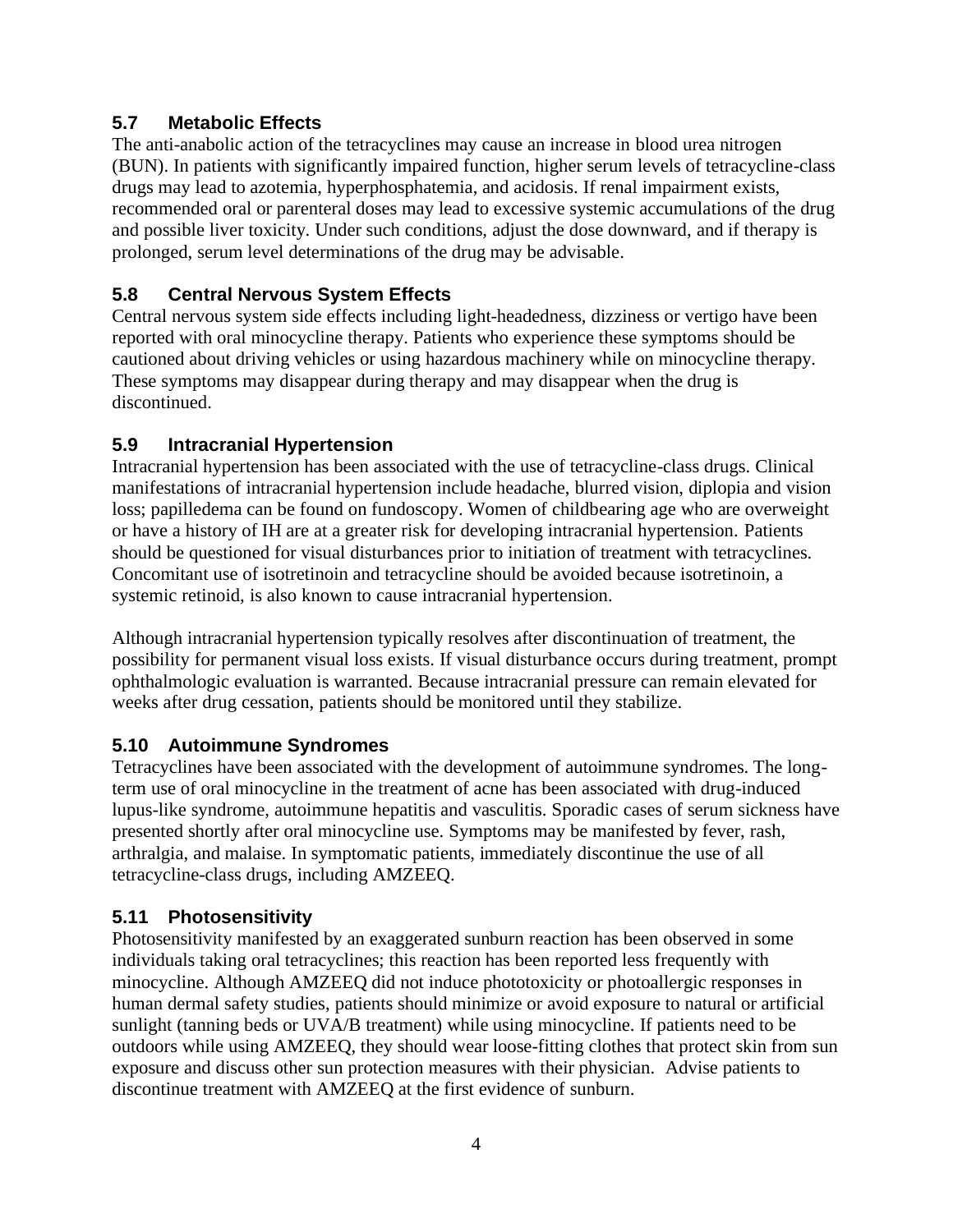# **5.12 Serious Skin/Hypersensitivity Reaction**

Cases of anaphylaxis, serious skin reactions (e.g. Stevens Johnson syndrome), erythema multiforme, and drug reaction with eosinophilia and systemic symptoms (DRESS) syndrome have been reported postmarketing with oral minocycline use in patients with acne. DRESS syndrome consists of cutaneous reaction (such as rash or exfoliative dermatitis), eosinophilia, and one or more of the following visceral complications such as: hepatitis, pneumonitis, nephritis, myocarditis, and pericarditis. Fever and lymphadenopathy may be present. In some cases, death has been reported with oral minocycline use. If this syndrome is recognized, discontinue AMZEEQ immediately.

# **5.13 Tissue Hyperpigmentation**

Oral tetracyclines are known to cause hyperpigmentation. Tetracycline therapy may induce hyperpigmentation in many organs, including nails, bone, skin, eyes, thyroid, visceral tissue, oral cavity (teeth, mucosa, alveolar bone), sclerae and heart valves. Skin and oral pigmentation has been reported to occur independently of time or amount of drug administration, whereas other tissue pigmentation has been reported to occur upon prolonged administration. Skin pigmentation includes diffuse pigmentation as well as pigmentation over sites of scars or injury.

## <span id="page-4-1"></span>**5.14 Development of Drug-Resistant Bacteria**

AMZEEQ has not been evaluated in the treatment of infections. Bacterial resistance to the tetracyclines may develop in patients using AMZEEQ, therefore, the susceptibility of bacteria associated with infection should be considered in selecting antimicrobial therapy. Because of the potential for drug-resistant bacteria to develop during the use of AMZEEQ, it should be used only as indicated.

## <span id="page-4-2"></span>**5.15 Superinfection/Potential for Microbial Overgrowth**

Use of AMZEEQ may result in overgrowth of non-susceptible organisms, including fungi. If superinfection occurs, discontinue AMZEEQ and institute appropriate therapy.

# <span id="page-4-3"></span>**6 ADVERSE REACTIONS**

## <span id="page-4-0"></span>**6.1 Clinical Trials Experience**

Because clinical trials are conducted under widely varying conditions, adverse reaction rates observed in the clinical trials of a drug cannot be directly compared to rates in the clinical trials of another drug and may not reflect the rates observed in practice.

In 3 randomized, double-blind, vehicle-controlled trials, subjects age 9 years and older applied AMZEEQ or vehicle once daily for 12 weeks. A total of 1,356 subjects were treated with AMZEEQ and 1,058 with vehicle. The majority of subjects were White (74%) and female (60%). Approximately 34% were Hispanic/Latino and 49% were younger than 18 years of age.

The most common adverse reaction reported by  $\geq$ 1% of subjects treated with AMZEEQ and more frequently than in subjects treated with vehicle was headache, which was reported in 3% of subjects treated with AMZEEQ and 2% of subjects treated with vehicle.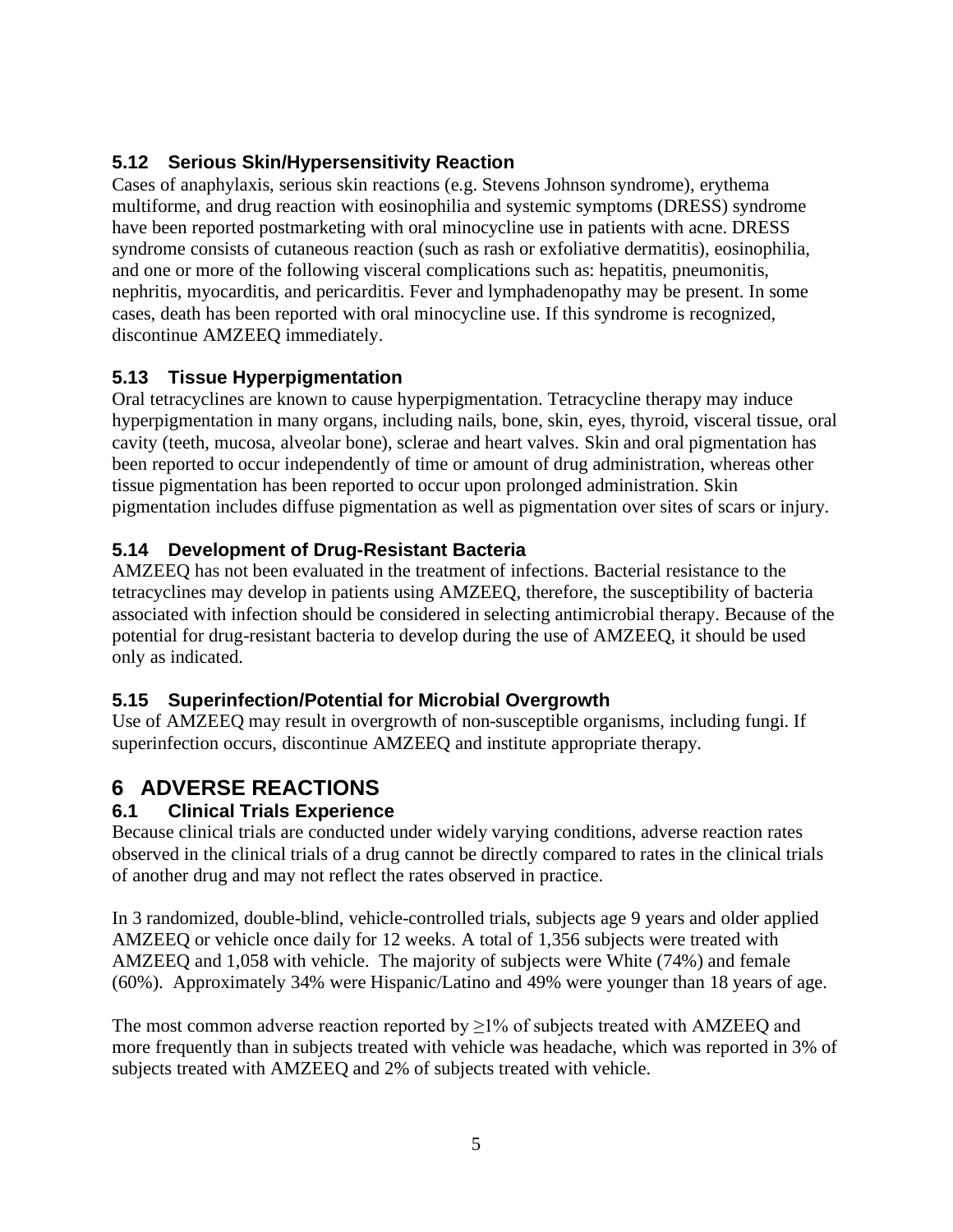Local tolerability evaluations were conducted at each study visit in the clinical trial by assessment of erythema, dryness, hyperpigmentation, skin peeling and itching. Table 1 presents the active assessment of the signs and symptoms of local facial tolerability at Week 12 in subjects treated with AMZEEQ.

Local tolerability signs and symptoms occurred in similar frequency and severity as subjects treated with the vehicle component of AMZEEQ.

|                     | AMZEEQ, %<br>$(N=1,377)$ |          |          |  |
|---------------------|--------------------------|----------|----------|--|
| Symptom/Severity    | Mild                     | Moderate | Severe   |  |
| Erythema            | 14.2                     | 1.5      |          |  |
| <b>Dryness</b>      | 6.8                      | 0.6      |          |  |
| Hyperpigmentation*  | 12.4                     | 2.8      | 0.1      |  |
| <b>Skin Peeling</b> | 3.2                      | 0.2      | $\Omega$ |  |
| Itching             | 5.1                      | 0.8      | 0.1      |  |

**Table 1: Facial Cutaneous Tolerability Assessment**

\*Hyperpigmentation was most frequently assessed as characteristic of inflammatory and post-inflammatory changes associated with acne.

In a 40-week open-label extension safety study (for a total of up to 52 weeks of treatment), frequency and severity of local tolerability signs and symptoms at Week 52 were comparable to those reported at Week 12.

# <span id="page-5-2"></span>**7 DRUG INTERACTIONS**

# <span id="page-5-0"></span>**7.1 Anticoagulants**

Because tetracyclines have been shown to depress plasma prothrombin activity, patients who are on anticoagulant therapy may require downward adjustment of their anticoagulant dosage.

# <span id="page-5-3"></span>**7.2 Penicillin**

Since bacteriostatic drugs may interfere with the bactericidal action of penicillin, it is advisable to avoid giving tetracycline-class drugs in conjunction with penicillin.

# <span id="page-5-4"></span>**7.3 Drug/Laboratory Test Interactions**

False elevations of urinary catecholamine levels may occur due to interference with the fluorescence test.

# <span id="page-5-5"></span>**8 USE IN SPECIFIC POPULATIONS**

## <span id="page-5-1"></span>**8.1 Pregnancy**

Risk Summary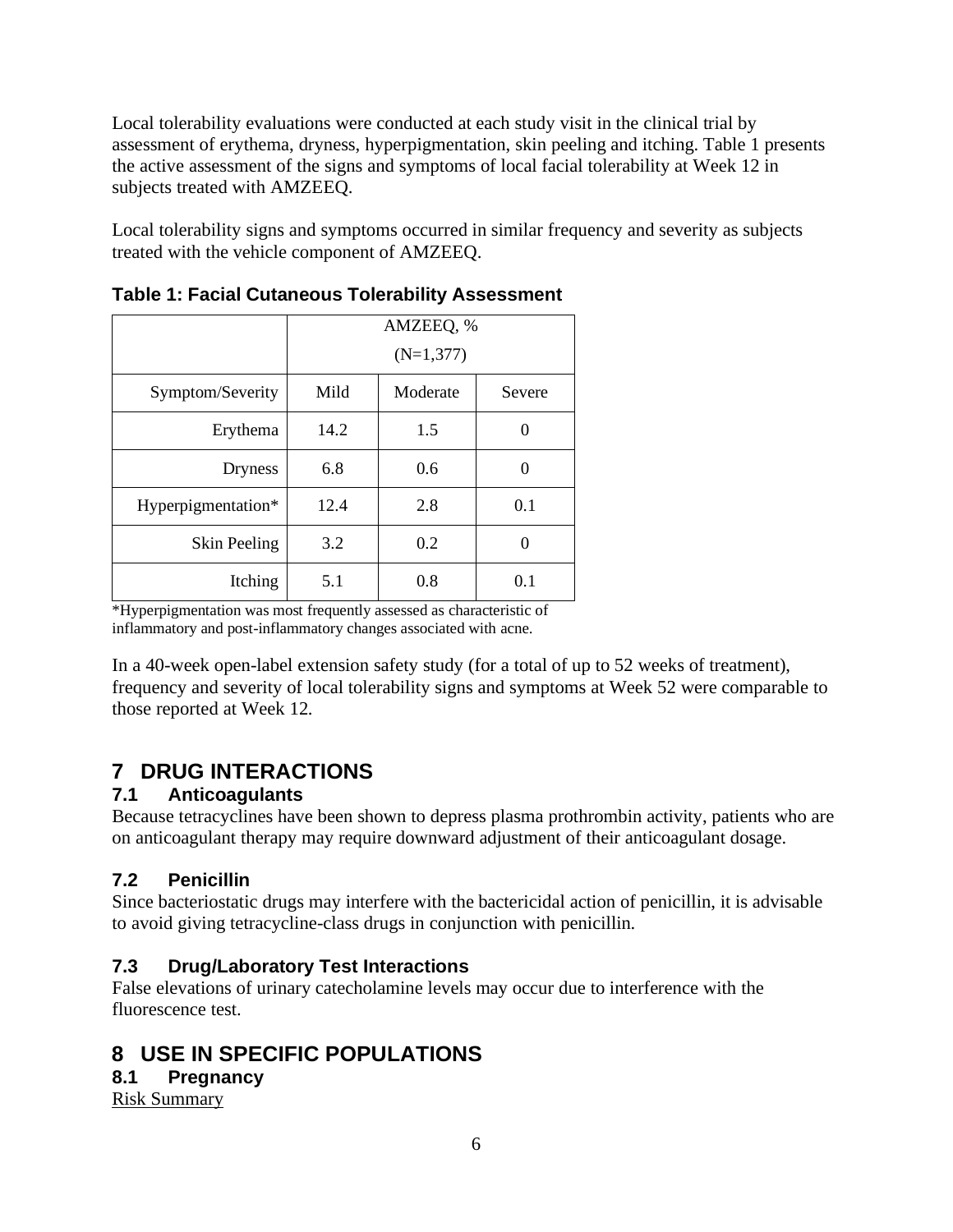Available data with AMZEEQ use in pregnant women are insufficient to evaluate for a drugassociated risk of major birth defects, miscarriage or other adverse maternal or fetal outcomes. Systemic absorption of AMZEEQ in humans is low following once daily topical administration of AMZEEQ for 21 days *[see Clinical Pharmacology [\(12.3\)](#page-8-3)]*. Because of low systemic exposure, it is not expected that maternal use of AMZEEQ will result in significant fetal exposure to the drug.

Tetracycline-class drugs may cause permanent discoloration of teeth and reversible inhibition of bone growth when administered orally during pregnancy *[see Warnings and Precautions [\(5.2,](#page-0-2) [5.3,](#page-0-3) [5.4\)](#page-0-4)* and *Use in Specific Populations [\(8.4\)](#page-7-0)]*.

Animal reproduction studies were not conducted with AMZEEQ. In animal reproduction studies, oral administration of minocycline administered to pregnant rats and rabbits during the period of organogenesis induced skeletal malformations in fetuses at systemic exposures of 750 and 500 times, respectively, the maximum recommended human dose (MRHD; based on AUC comparison) of AMZEEQ (*see Data*).

The estimated background risk of major birth defects and miscarriage for the indicated population is unknown. All pregnancies have a background risk of birth defect, loss, or other adverse outcomes. In the U.S. general population, the estimated background risk of major birth defects and miscarriage in clinically recognized pregnancies is 2-4% and 15-20%, respectively.

### Data

### *Animal Data*

Results of animal studies indicate that tetracyclines cross the placenta, are found in fetal tissues, and can cause retardation of skeletal development of the developing fetus [*see Warnings and Precautions [\(5.2\)](#page-0-2)*].

Minocycline induced skeletal malformations (bent limb bones) in fetuses when orally administered to pregnant rats and rabbits during the period of organogenesis at doses of 30 mg/kg/day and 100 mg/kg/day, respectively, (750 and 500 times, respectively, the systemic exposure at the MRHD based on AUC comparison). Reduced mean fetal body weight was observed when minocycline was orally administered to pregnant rats during the period of organogenesis at a dose of 10 mg/kg/day (250 times the systemic exposure at the MRHD based on AUC comparison).

Minocycline was assessed for effects on peri- and post-natal development of rats in a study that involved oral administration to pregnant rats during the period of organogenesis through lactation, at doses of 5, 10, or 50 mg/kg/day. In this study, body weight gain was significantly reduced in pregnant females that received 50 mg/kg/day (650 times the systemic exposure at the MRHD based on AUC comparison). No effects of treatment on the duration of the gestation period or the number of live pups born per litter were observed. Gross external anomalies observed in F1 pups (offspring of animals that received oral minocycline) included reduced body size, improperly rotated forelimbs, and reduced size of extremities. No effects were observed on the physical development, behavior, learning ability, or reproduction of F1 pups, and there was no effect on gross appearance of F2 pups (offspring of F1 animals).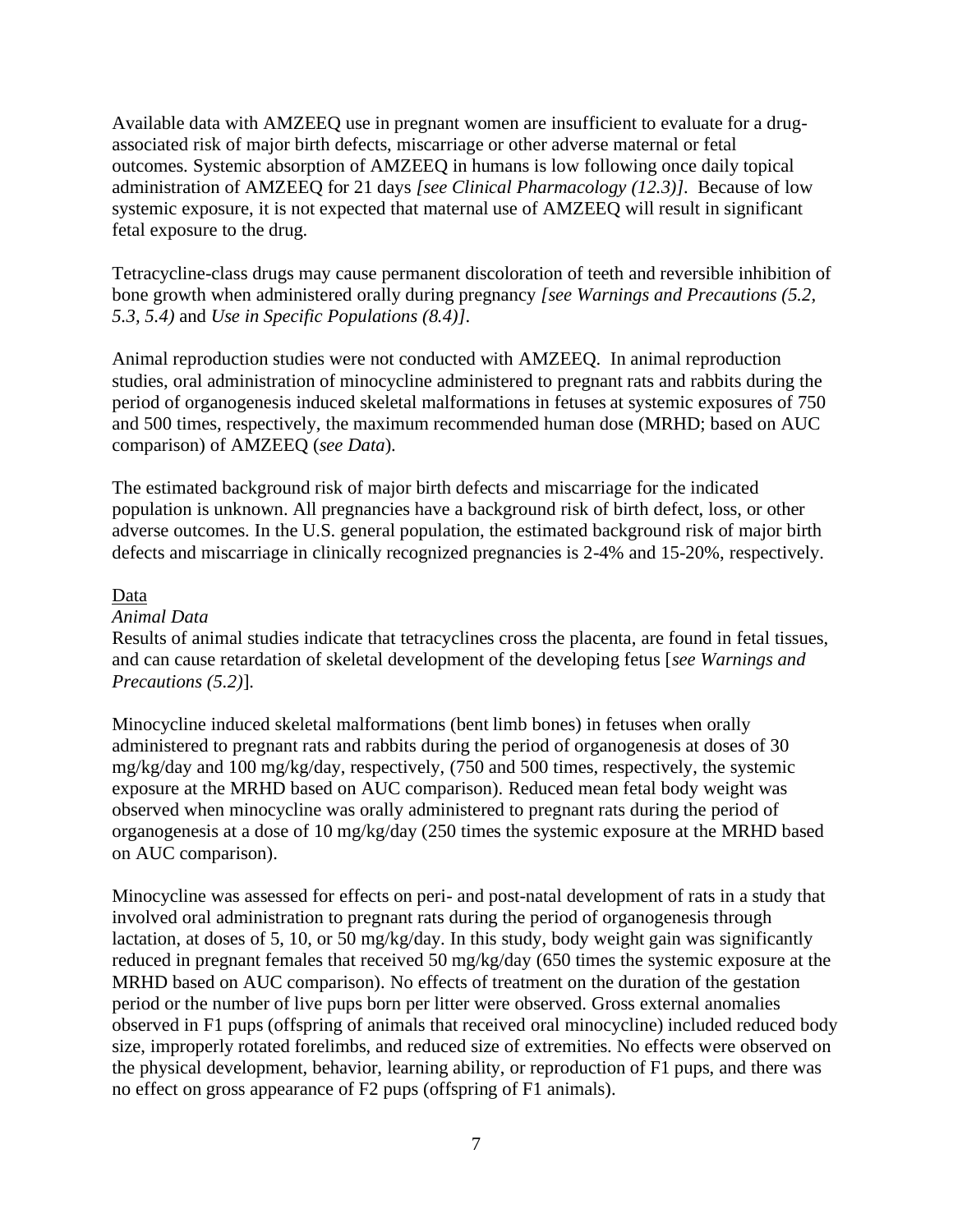# <span id="page-7-1"></span>**8.2 Lactation**

## Risk Summary

Tetracycline-class drugs, including minocycline, are present in breast milk following oral administration. It is not known whether minocycline is present in human milk after topical administration to the nursing mother. There are no data on the effects of minocycline on milk production. Because of the potential for serious adverse reactions, advise patients that breastfeeding is not recommended during treatment with AMZEEQ *[see Warnings and Precautions [\(5.2\)](#page-0-2)].*

# <span id="page-7-0"></span>**8.4 Pediatric Use**

The safety and effectiveness of AMZEEQ have been established in pediatric patients 9 years of age and older for the treatment of inflammatory lesions of non-nodular moderate to severe acne vulgaris. Use of AMZEEQ for this indication is supported by three adequate and well controlled 12-week trials in patients 9 years of age and older; two of the trials included a 40-week openlabel extension. Additional data was obtained from a 7-day open-label safety and pharmacokinetics study conducted in 20 patients 10 years to less than 17 years of age with acne vulgaris *[see Clinical Pharmacology [\(12.3\)](#page-0-12)* and *Clinical Studies [\(14\)](#page-0-10)]*. A total of 686 subjects 9 years of age and older received AMZEEQ in these clinical trials.

Safety and effectiveness for this indication have not been established in pediatric patients less than 9 years of age. The use of oral tetracycline drugs during tooth development below the age of 8 years may cause permanent discoloration of the teeth (yellow-gray-brown) and inhibition of bone growth *[see Warnings and Precautions [\(5.2,](#page-0-2) [5.3\)](#page-0-3)]*.

# <span id="page-7-2"></span>**8.5 Geriatric Use**

Clinical studies of AMZEEQ did not include sufficient numbers of subjects aged 65 years and over to determine whether they respond differently from younger subjects. Other reported clinical experience has not identified differences in responses between the elderly and younger patients.

# <span id="page-7-3"></span>**11 DESCRIPTION**

Minocycline hydrochloride, a semi-synthetic derivative of tetracycline, is [4S- (4α,4aα,5aα,12aα)]-4,7-Bis(dimethylamino)-1,4,4a,5,5a,6,11,12a-octahydro-3,10,12,12atetrahydroxy-1,11-dioxo-2-naphthacenecarboxamide mono hydrochloride. The structural formula is represented below:

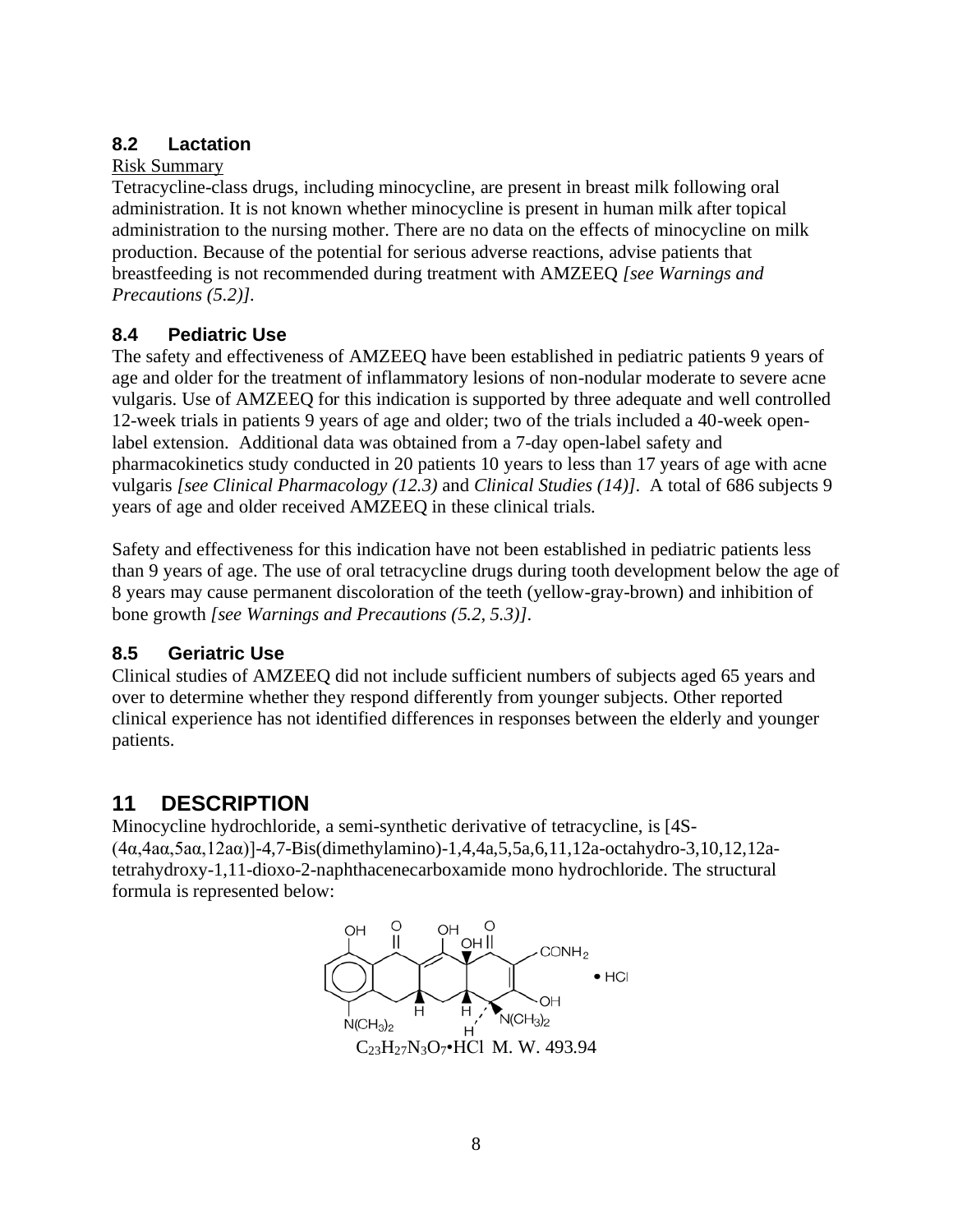Each gram of AMZEEQ contains micronized minocycline 40 mg equivalent to 43 mg minocycline hydrochloride in a yellow suspension foam.

In addition, the 4% AMZEEQ topical foam contains the following inactive ingredients: soybean oil, coconut oil, light mineral oil, cyclomethicone, cetostearyl alcohol, stearic acid, myristyl alcohol, hydrogenated castor oil, white wax (beeswax), stearyl alcohol, docosanol. AMZEEQ topical foam is dispensed from an aluminum container (can) pressurized with propellant (butane + isobutane + propane).

# <span id="page-8-0"></span>**12 CLINICAL PHARMACOLOGY**

# <span id="page-8-1"></span>**12.1 Mechanism of Action**

The mechanism of action of AMZEEQ for the treatment of acne is unknown.

# <span id="page-8-2"></span>**12.2 Pharmacodynamics**

The pharmacodynamics of AMZEEQ for the treatment of acne are unknown.

# <span id="page-8-3"></span>**12.3 Pharmacokinetics**

In a pharmacokinetic study, male and female subjects 18 years of age or older with acne vulgaris (N=30) applied approximately 4 grams of AMZEEQ topically to the face, neck, upper chest, upper back, shoulder and upper arms once daily for 21 days. The mean  $\pm$  SD C<sub>max</sub> and AUC<sub>0-24h</sub> were  $1.3 \pm 0.6$  ng/mL and  $23.0 \pm 10.8$  ng·h/mL, respectively at Day 21 for AMZEEQ. After daily application of AMZEEQ in subjects with acne for 21 days, steady-state was reached by Day 6 and systemic accumulation of minocycline was not evident.

## Specific Populations

## *Age: Pediatric Population*

Pharmacokinetics of minocycline was evaluated in 20 subjects 10 years to less than 17 years of age with acne vulgaris following application of approximately 4 grams of AMZEEQ topically to the face, neck, upper chest, upper back, shoulder and upper arms once daily for 7 days. Minocycline was detected in all samples obtained on Day 7. Pharmacokinetic results are presented by age group in Table 2. The overall pediatric population showed 2.4-fold and 2.7-fold higher  $C_{\text{max}}$  and  $AUC_{0-24h}$  compared to the adult population.

## **Table 2: Clinical Pharmacokinetics of Minocycline when treated with AMZEEQ (~4 g) in Pediatric Subjects Aged 10 to <17 years with Acne Vulgaris**

| Age Group (years) | Mean $\pm$ SD C <sub>max</sub> | Mean $\pm$ SD AUC <sub>0-24h</sub> |  |  |
|-------------------|--------------------------------|------------------------------------|--|--|
|                   | (ng/mL)                        | $(ng \cdot h/mL)$                  |  |  |
| $10 - 11$         | $4.5 \pm 4.0$                  | $90.9 \pm 90.2$                    |  |  |
| $12 - 14$         | $2.8 + 2.2$                    | $54.0 \pm 46.2$                    |  |  |
| $15 - 17$         | $2.0 \pm 1.2$                  | $40.8 \pm 23.8$                    |  |  |
| 10 - <17          | $3.1 + 2.7$                    | $61.1 \pm 59.2$                    |  |  |

# **12.4 Microbiology**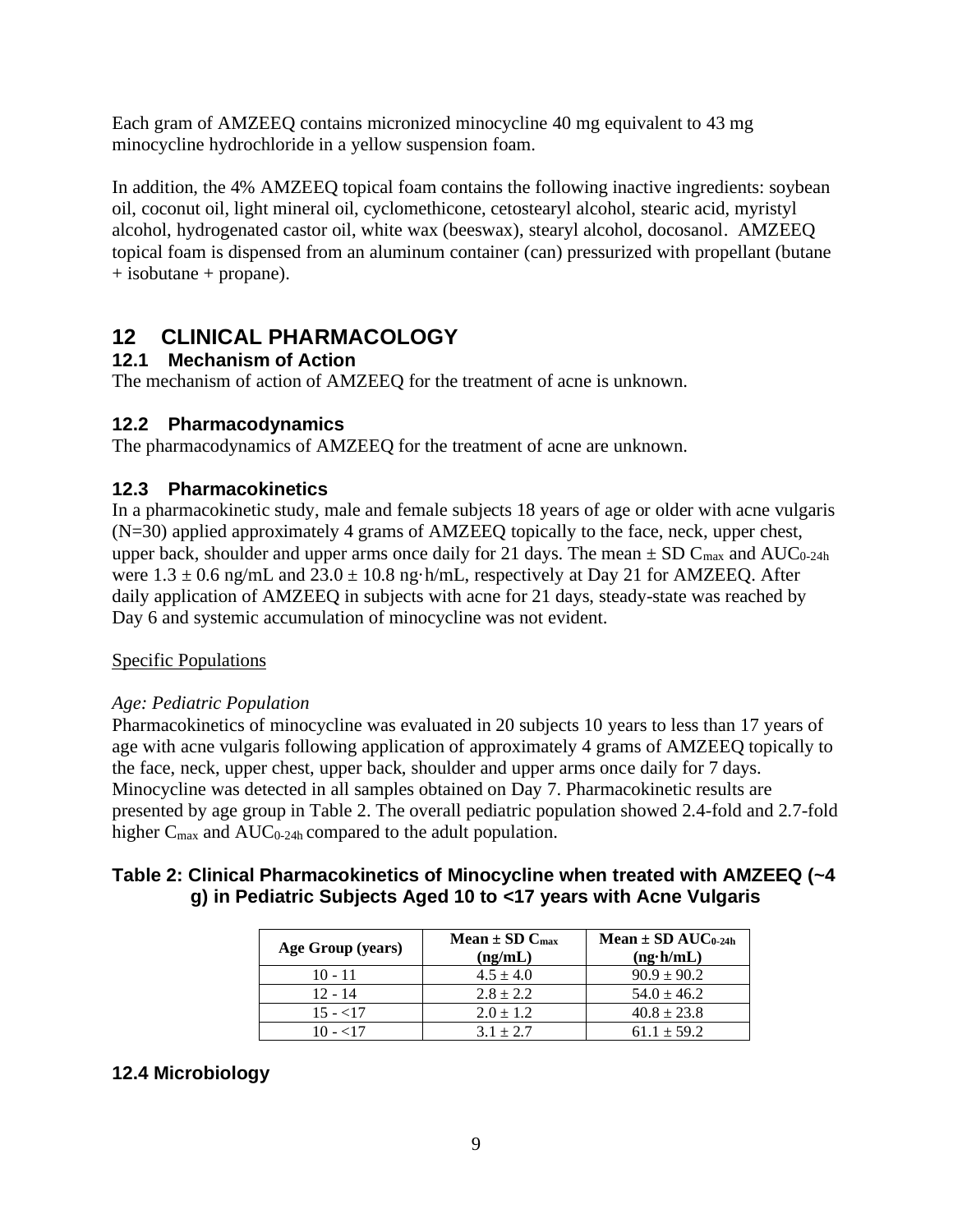### Resistance

*Propionibacterium acnes* strains displayed a low propensity for the development of resistance to minocycline, with spontaneous mutation frequencies being  $\langle 10^{-8}$  at 2 to 16 × MIC.

### Antimicrobial Activity

Minocycline is active in vitro against most isolates of *Propionibacterium acnes*; however, the clinical significance is unknown.

# <span id="page-9-0"></span>**13 NONCLINICAL TOXICOLOGY**

## <span id="page-9-1"></span>**13.1 Carcinogenesis, Mutagenesis, Impairment of Fertility**

In a carcinogenicity study in which minocycline hydrochloride was orally administered to male and female rats once daily for up to 104 weeks at dosages up to 200 mg/kg/day, minocycline hydrochloride was associated in both sexes with follicular cell tumors of the thyroid gland, including increased incidences of adenomas, carcinomas and the combined incidence of adenomas and carcinomas in males, and adenomas and the combined incidence of adenomas and carcinomas in females. In a carcinogenicity study in which minocycline hydrochloride was orally administered to male and female mice once daily for up to 104 weeks at dosages up to 150 mg/kg/day, exposure to minocycline hydrochloride did not result in a significantly increased incidence of neoplasms in either males or females.

Minocycline was not mutagenic in vitro in a bacterial reverse mutation assay (Ames test) or CHO/HGPRT mammalian cell assay in the presence or absence of metabolic activation. Minocycline was not clastogenic in vitro using human peripheral blood lymphocytes or in vivo in a mouse micronucleus test.

Male and female reproductive performance in rats was unaffected by oral doses of minocycline of up to 300 mg/kg/day (10,000 times the systemic exposure at the MRHD based on AUC comparison). However, oral administration of 100 or 300 mg/kg/day of minocycline to male rats (3,800 or 10,000 times, respectively, the systemic exposure at the MRHD based on AUC comparison), adversely affected spermatogenesis.

Effects observed at 300 mg/kg/day of oral minocycline included a reduced number of sperm cells per gram of epididymis, an apparent reduction in the percentage of sperm that were motile, and (at 100 and 300 mg/kg/day) increased numbers of morphologically abnormal sperm cells. Morphological abnormalities observed in sperm samples included absent heads, misshapen heads, and abnormal flagella.

# <span id="page-9-2"></span>**14 CLINICAL STUDIES**

The safety and efficacy of AMZEEQ was assessed in three 12-week, multicenter, randomized, double-blind, vehicle-controlled studies (Study 1 [NCT02815267], Study 2 [NCT02815280], and Study 3 [NCT03271021]) in subjects with moderate to severe acne vulgaris. Efficacy was assessed in a total of 2,418 subjects 9 years of age and older. AMZEEQ or its vehicle were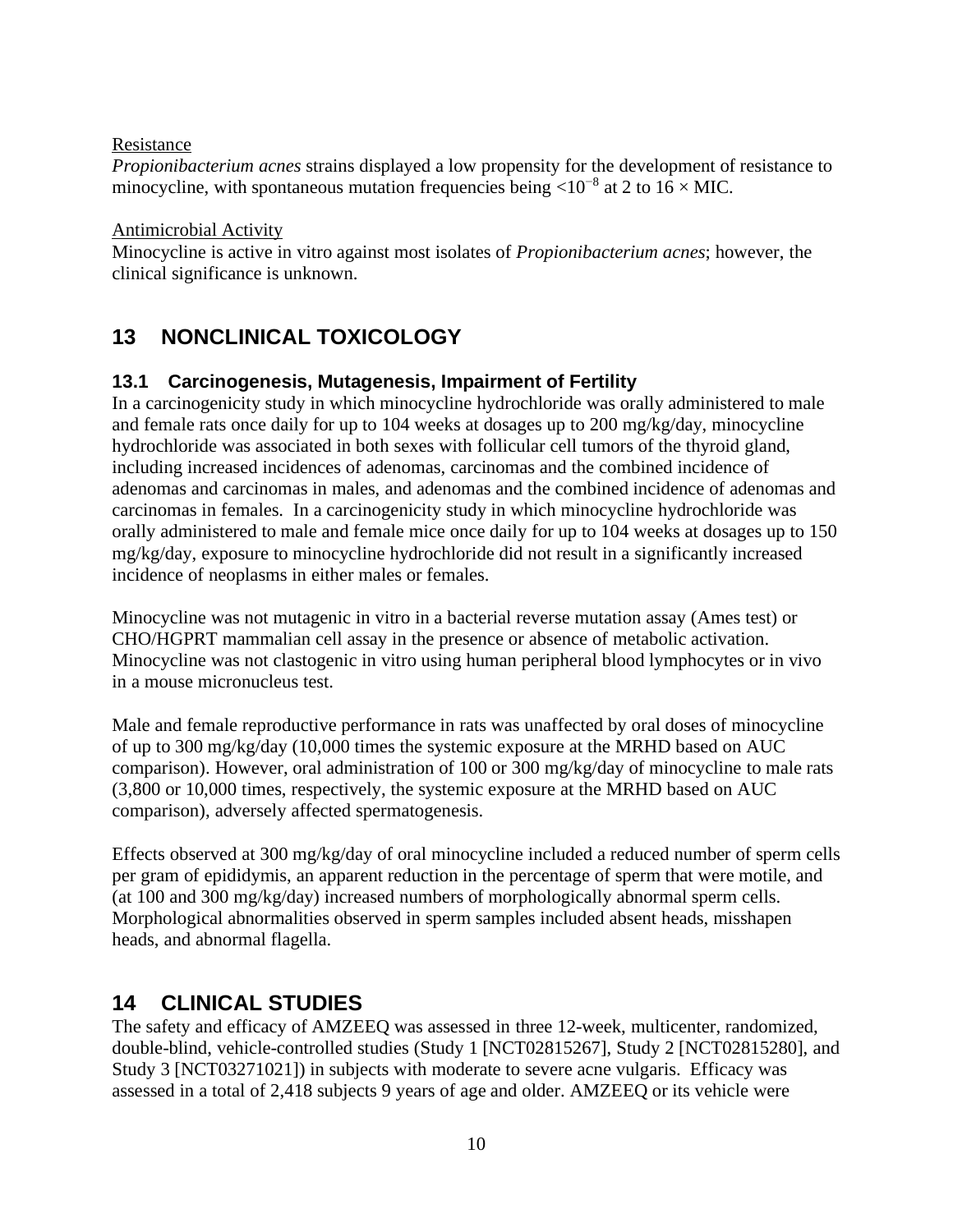applied once daily for 12 weeks; no other topical or systemic medication affecting the course of acne vulgaris was permitted for use during these studies.

Subjects were required to have an inflammatory and non-inflammatory lesion count in the range 20-50 lesions and 25-100 lesions respectively, and an Investigator Global Assessment (IGA) score of 3 ("moderate") or 4 ("severe") at baseline.

Overall, 74% were Caucasian and 61% were female. Forty-two (2%) subjects were 9 to 11 years of age, 1,139 (47%) subjects were 12 to 17 years of age, and 1,237 (51%) subjects were 18 years or older. At baseline, subjects had a mean inflammatory lesion count of 31.2 and a mean noninflammatory lesion count of 49.3. Additionally, approximately 85% of subjects had an IGA score of 3 ("moderate").

The co-primary efficacy endpoints were the absolute change from baseline in inflammatory lesion counts at Week 12 and the proportion of subjects with treatment success at Week 12, defined as an IGA score of 0 ("clear") or 1 ("almost clear"), and at least a two-grade improvement (decrease) from baseline at Week 12. The efficacy results are presented in Table 3.

|                                                                             | Study 1                                   |                             | Study 2                                  |                             | Study 3                                      |                             |
|-----------------------------------------------------------------------------|-------------------------------------------|-----------------------------|------------------------------------------|-----------------------------|----------------------------------------------|-----------------------------|
|                                                                             | <b>AMZEEQ</b><br>$(N=307)$                | <b>Vehicle</b><br>$(N=159)$ | <b>AMZEEQ</b><br>$(N=312)$               | <b>Vehicle</b><br>$(N=152)$ | <b>AMZEEQ</b><br>$(N=738)$                   | <b>Vehicle</b><br>$(N=750)$ |
| <b>IGA</b>                                                                  |                                           |                             |                                          |                             |                                              |                             |
| Treatment Success <sup>a</sup><br>Difference from Vehicle<br>$(95\% \, CI)$ | 8.1%<br>4.8%<br>3.3%<br>$(-1.5\%, 8.2\%)$ |                             | 15.8%<br>8.4%<br>7.4%<br>$(0\%, 13.7\%)$ |                             | 19.6%<br>30.8%<br>11.2%<br>$(6.6\%, 15.8\%)$ |                             |
| <b>Inflammatory Lesion Count</b>                                            |                                           |                             |                                          |                             |                                              |                             |
| Mean <sup>b</sup> Absolute Change from<br><b>Baseline</b>                   | $-14.0$                                   | $-11.2$                     | $-13.7$                                  | $-10.5$                     | $-16.4$                                      | $-12.7$                     |
| Difference from Vehicle                                                     | $-2.8$                                    |                             | $-3.2$                                   |                             | $-3.7$                                       |                             |
| $(95\% \, CI)$                                                              | $(-4.9, -0.7)$                            |                             | $(-5.6, -0.9)$                           |                             | $(-4.8, -2.5)$                               |                             |
| Mean <sup>b</sup> Percent Change from<br><b>Baseline</b>                    | -44%                                      | $-34\%$                     | $-43%$                                   | $-34\%$                     | -54%                                         | $-42%$                      |
| Difference from Vehicle                                                     | $-10\%$                                   |                             | $-10\%$                                  |                             | $-12\%$                                      |                             |
| $(95\% CI)$                                                                 | $(-17\%, -3\%)$                           |                             | $(-17\%, -2\%)$                          |                             | $(-16\%, -8\%)$                              |                             |

**Table 3: Clinical Efficacy of AMZEEQ in Subjects with Acne Vulgaris at Week 12**

<sup>a</sup> Treatment success is defined as an IGA score of 0 ("clear") or 1 ("almost clear"), and at least a two-grade improvement (decrease) from baseline.

<sup>b</sup> Means presented in table are Least Square (LS) means.

# <span id="page-10-0"></span>**16 HOW SUPPLIED/STORAGE AND HANDLING**

### **How Supplied**

 $AMZEEQ^@$  (minocycline) topical foam, 4% is a yellow suspension supplied in a pressurized aluminum aerosol container (can). Each gram of AMZEEQ contains 40 mg of minocycline equivalent to 43 mg of minocycline hydrochloride, and is supplied as follows:

NDC 69489-201-30 30 g Can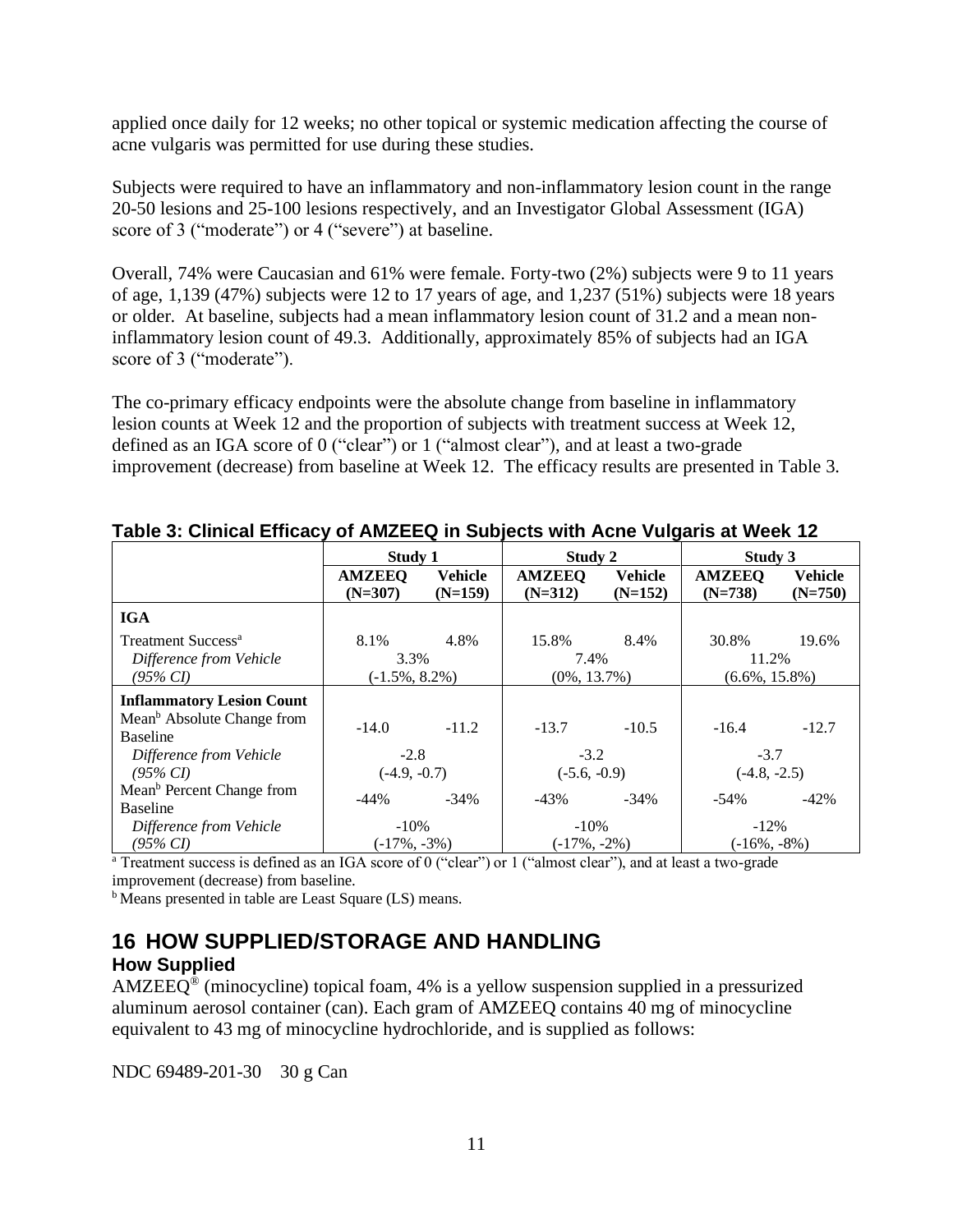## **Storage**

AMZEEQ must be stored at 2ºC - 8ºC (36ºF - 46ºF) until dispensed to the patient. Once dispensed, the patient is to store AMZEEQ at room temperature below 25ºC (77ºF) for 90 days. Do not store in the refrigerator.

## **Handling**

Allow the can to warm to room temperature before first use. Shake can well before use.

WARNING: Flammable. Avoid fire, flame, or smoking during and immediately following application. Contents under pressure. Do not puncture or incinerate. Do not expose to heat or temperatures above  $49^{\circ}$ C (120 $^{\circ}$ F).

# <span id="page-11-0"></span>**17 PATIENT COUNSELING INFORMATION**

Advise the patient to read the FDA-approved patient labeling (Patient Information and Instructions for Use).

Inform patients using AMZEEQ (minocycline) topical foam, 4% of the following information and instructions:

### **Flammability**

The propellant in AMZEEQ is flammable. Instruct the patient to avoid fire, flame, and smoking during and immediately following application.

### Tooth Discoloration

Advise caregivers of pediatric patients that AMZEEQ may cause permanent discoloration of deciduous and permanent teeth during tooth development (generally up to the age of 8 years) based on observations with oral tetracycline.

### Lactation

Advise women that breastfeeding is not recommended during AMZEEQ therapy.

### Tissue Hyperpigmentation

Inform patients that AMZEEQ may cause discoloration of skin, scars, teeth or gums based on observations with oral minocycline.

### *Clostridioides difficile* Associated Diarrhea

Advise patients that *Clostridioides difficile* associated diarrhea can occur with oral minocycline therapy. Advise patients to seek medical attention if they develop watery or bloody stools while using AMZEEQ.

### Hepatotoxicity

Inform patients about the possibility of hepatotoxicity reported with oral minocycline. Advise patients to seek medical advice if they experience symptoms or signs of hepatotoxicity, including loss of appetite, tiredness, diarrhea, jaundice, increased bleeding tendencies, confusion, and sleepiness.